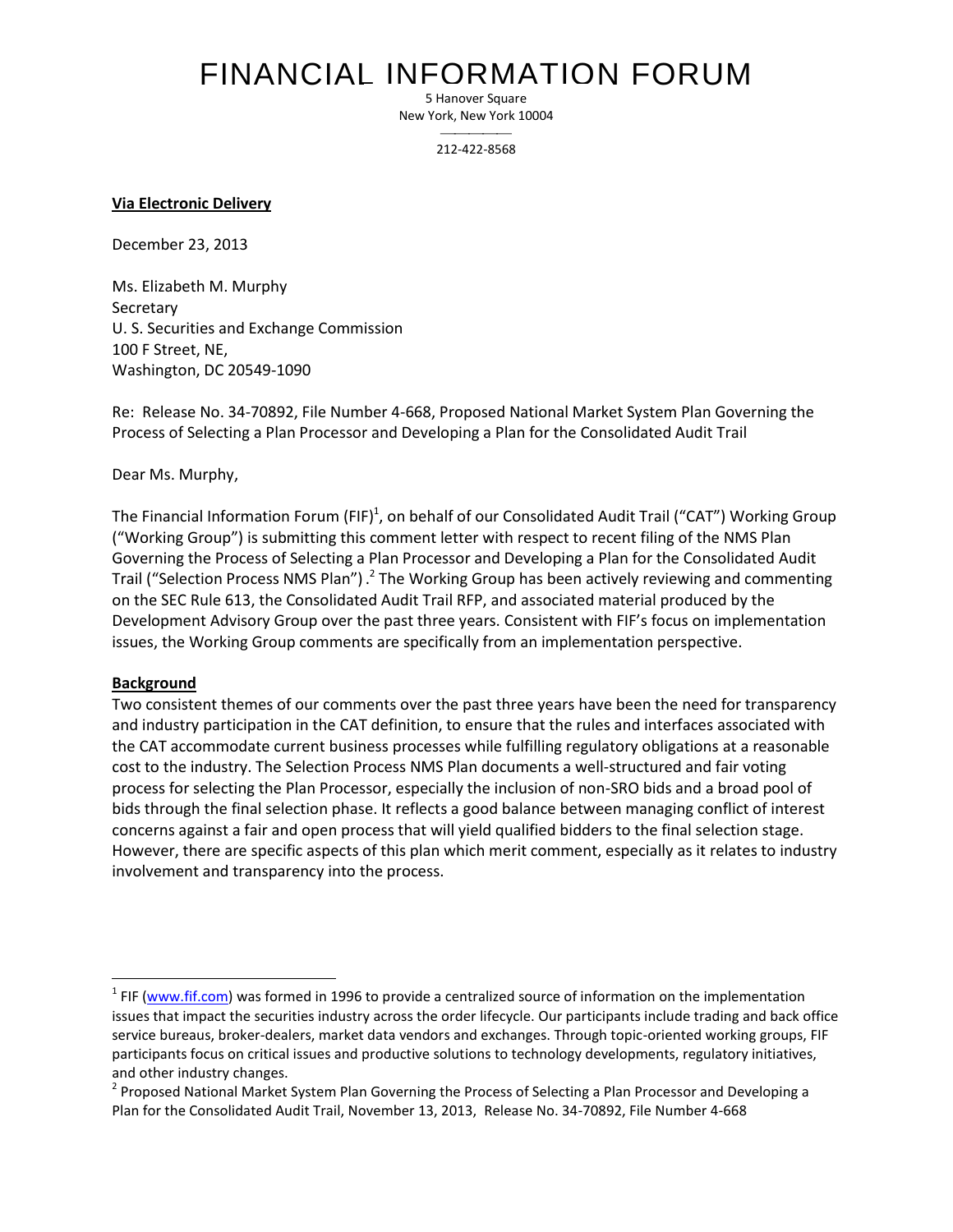The remainder of this document details our concerns with respect to specific sections of the Selection Process NMS Plan from an implementation perspective.

#### **Section III.C.4: Operating Committee Minutes**

In the interest of transparency, the Working Group recommends that the minutes of the Operating Committee be made public. While Operating Committee executive sessions may remain private, general discussions as it relates to the Selection Process should be available to other market participants. This level of transparency would be consistent with the CAT governance body's goals of being open and fair. Additionally, the minutes would serve as a communications vehicle for informing the industry of the CAT governance committee's actions and decisions, which will affect a significant number of market participants.

# **Section V.C.1: Quorum for Selection Committee Voting**

Due to restrictions in the Selection Process NMS Plan associated with the position of Voting Senior Officer,<sup>3</sup> this individual is a unique employee, and by definition, a very senior officer of the firm. No alternate members are included in the definition of the Selection Committee. All Senior Officers must be present to have a quorum of the Selection Committee. Establishing a quorum under these circumstances will be very difficult, likely leading to delays in the evaluation and voting procedures. It is recommended that an alternate member, perhaps with less stringent qualifications, be considered as a voting substitute for the Voting Senior Officer, but whose actions at the meetings will be the direct responsibility of the Voting Senior Officer.

### **Section VI.A.1: Selection Process**

 $\overline{a}$ 

The definition of the selection process, which we assume will include the evaluation criteria, is the most critical step to the selection process. The CAT RFP includes possible evaluation criteria and guiding principles<sup>4</sup>, but does not include definitive criteria that will be used for evaluating the bids. If the evaluation criteria is thorough and known to all parties (SROs, SEC, industry, bidders), the process is likely to be more transparent and fair. We recommend that the evaluation process and criteria used for each of the final two rounds of voting be published prior to each voting round. Or, at a minimum, the evaluation criteria and process be reviewed with the industry via the CAT Development Advisory Group.

# **Section VI.C.1 and VI.C.2: Optimal Proposed Solutions**

The inclusion of "optimal proposed solutions" in the CAT NMS Plan requires clarification. We request clarification as to whether individual bids and their associated costs/benefits will be included as "optimal proposed solutions" or if the Selection Committee will select portions of different bids to create a composite "optimal proposed solution." If the Selection Committee intends to create composite solutions based on multiple bidders, additional information should be added to the Selection Process NMS Plan to address how the costs/benefits of the composite solution will be formulated. Additionally, the impact of functionality changes between the proposed and approved full CAT NMS Plan should be addressed.

Additionally, we are concerned with the ability of the SROs to determine the costs and benefits associated with optimal proposed solutions without sharing sections of the RFP responses with the

<sup>&</sup>lt;sup>3</sup> Proposed National Market System Plan Governing the Process of Selecting a Plan Processor and Developing a Plan for the Consolidated Audit Trail, November 13, 2013, Release No. 34-70892, File Number 4-668, Exhibit A, Section V.D, p. 14

 $^4$  Consolidated Audit Trail Request for Proposal, February 16, 2013, Sections 1.9 and 1.10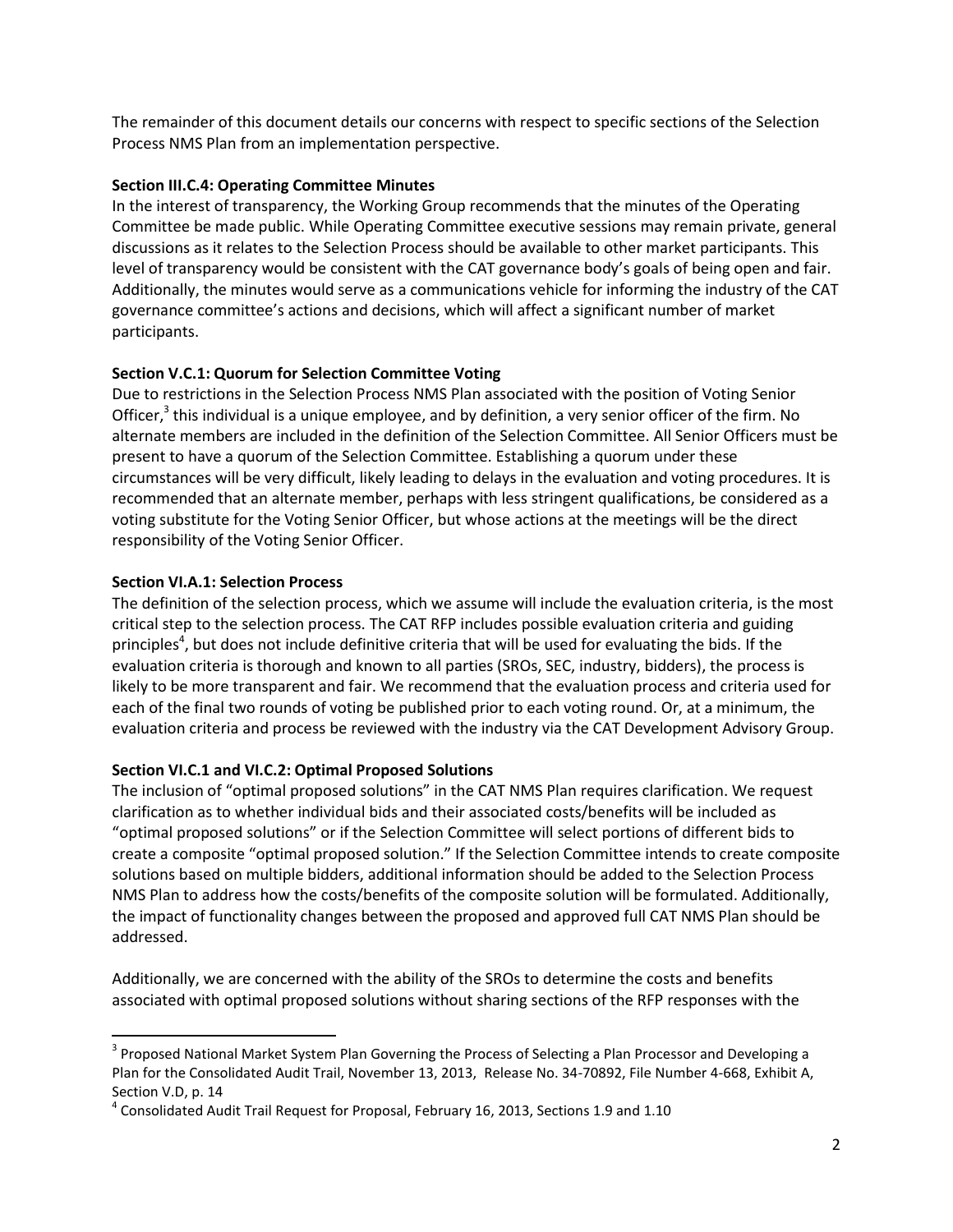industry for evaluation. Based on prior discussions with the SROs, FIF has recommended that the information from the following RFP sections that discuss CAT Reporter functions and interfaces as described above be reviewed with the industry so that feedback can be provided to the SROs for their assessment of RFP bidders' responses:

- Section 3.2 Customer ID Information Management
- Section 3.3 Order Lifecycle Assembly
- Section 3.4 Data Validation
- Section 3.5 Central Repository
- Section 3.6 System Overview Description
- Section 3.7 System Availability, Disaster Recovery and Business Continuity Plans
- Section 3.8 Build Project Management
- Section 3.9 Operations

 $\overline{\phantom{a}}$ 

 Appendix II. Cost Schedule (in order to understand both direct and indirect costs to the CAT Reporter)

Examples of information that would be useful for the SROs to share with the industry from the RFP bidders' submissions include but are not limited to the following:

- Messaging and communications protocols to be used by CAT Reporters for sending CAT reports.
- How sensitive data will be protected when transmitted and stored by CAT.
- Approach for each scenario identified (e.g., riskless principal, agency route, etc.)
- Matching process and types of errors that will be identified by CAT.
- Data validation rules to be used on the submission of Customer Information and CAT reports.
- Functionality to be provided via the Web interface for reviewing CAT report errors and making corrections.
- Details surrounding the bulk download facility for submission of CAT reports, error corrections and Customer ID information.
- Expected performance, availability and reliability characteristics of the CAT as it would impact CAT Reporters.
- CAT maintenance policy as it impacts CAT Reporters (e.g., software/hardware upgrades, application of maintenance, etc.)
- Implementation roll-out proposal and steps recommended to mitigate risk on the roll-out
- Plans for elimination of redundant regulatory rules/systems
- Description of CAT Processor support services that will be available to CAT Reporters

While there can be varied responses among the bidders in all of the above areas, this information represents an external description of the CAT Processor and should not require any disclosure of internal implementations or proprietary information from any of the bidders. However, at this time, it does not appear that this information will be shared with the industry.

FIF recommends that in much the same way as Rule 613 requires the SROs to seek industry involvement in the creation and review of the NMS Plan<sup>5</sup>, the SEC also require the SROs to seek industry and technology expertise in the review of RFP bid proposals for the CAT Processor. Without such input, it

 $^5$  SEC [Release No. 34-67457; File No. S7-11-10], Consolidated Audit Trail, 613.a.1.vii and 613.a.1.xi-xii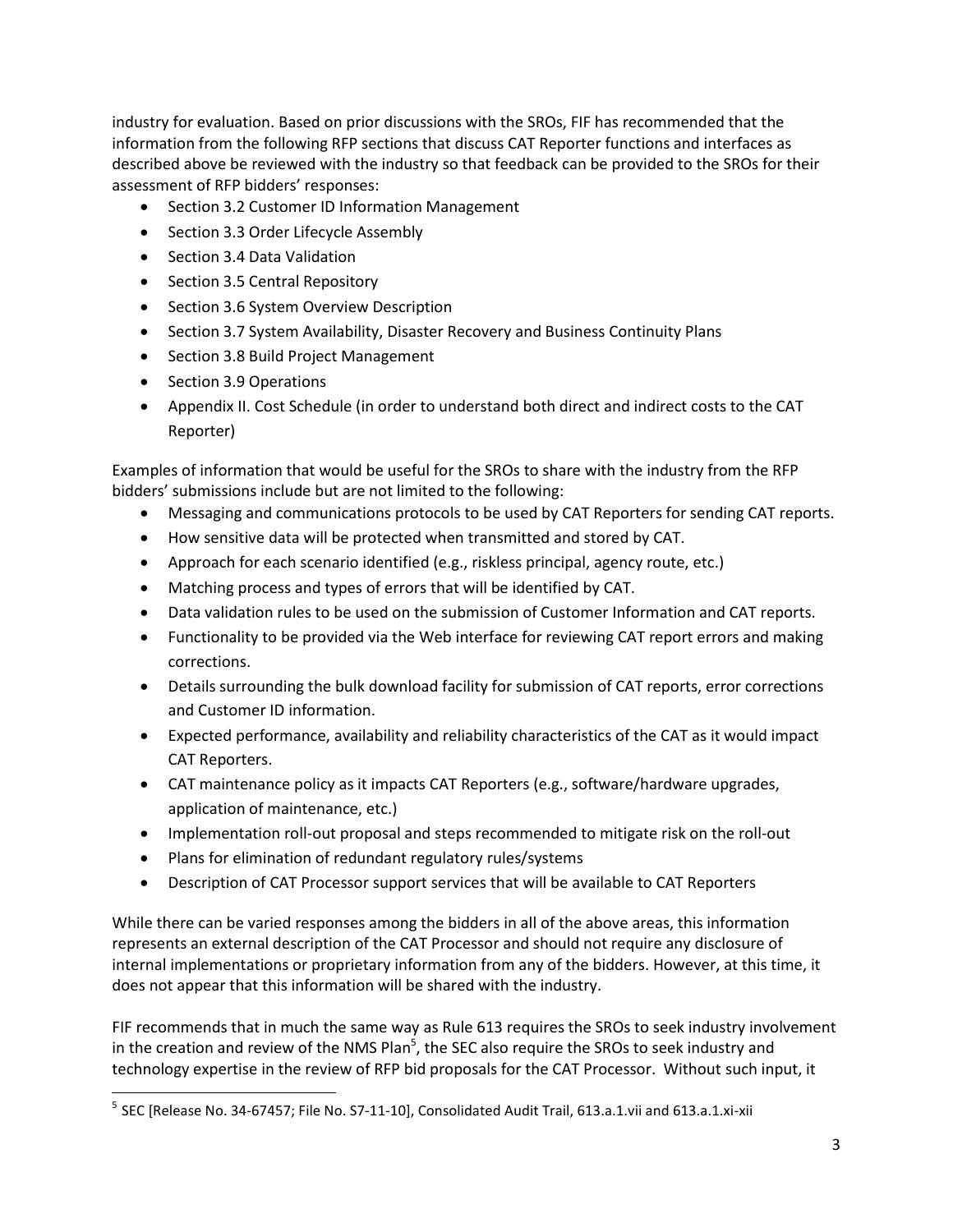will be very difficult for the SROs to ensure that the selected CAT Processor best meets the combined needs of the regulatory and industry communities at a cost considered fair to all constituents.

## **Section VI.D.1: Revisions of Bids for Shortlisted Bidders**

In the interest of fairness and openness, all bidders should be permitted to revise their bids, based on the provisions in the approved CAT NMS Plan. FIF recommends removing the provision that requires Selection Committee permission before revising bids.

# **Section VI.D.2: Advisory Committee Consultation**

The Working Group recommends that the Advisory Committee consultation be mandatory as part of the review of shortlisted bids. FIF has formally shared the following recommendations<sup>6</sup> with the SROs as it relates to making the Advisory Committee a responsible and effective participant for the SROs' benefit in the issue analysis and decision formation process:

- An Advisory Committee comprised of approximately 20 participants with a minimum of 12 SRO member firms represented on the Advisory Committee is recommended to allow representation from a broad selection of different types of firms within the industry,
- Multiple participants from each category should be considered because one firm cannot represent all of the possible business models in use by firms within the business category.
- Categories of participants that should be added are trade processing and order management service bureaus, as well as adding the industry associations, such as FIF and SIFMA, to provide insight from a broader industry perspective not possible with limited Advisory Committee membership.
- Some categories of participants could be combined or eliminated (see answer to SRO Questions).
- A three year team should be considered for improved continuity on long-range directions and operational issues.
- FIF requests that the SROs consider the definition of the Advisory Committee to reflect a more participatory, active role in the formulation of decisions and directions being reviewed by the SROs. This should include:
	- o Presenting recommendations to the SROs,

l

- o Having a non-binding vote on issues being reviewed by the SROs,
- o Recommending (selected) items to be published for public comment.

The Working Group has concerns regarding the current SRO position as it relates to the composition of the Advisory Committee which does not include many of the recommendations above. If the Advisory Committee is extremely limited in scope of participation, we are concerned that input provided by the Advisory Committee will not be reflective of the various business and processing models that will need to interact with the CAT processor.

In addition to mandating Advisory Committee consultation, the Working Group recommends that the Commission consider broadening participation in the Advisory Committee as part of the Selection

<sup>&</sup>lt;sup>6</sup> FIF Consolidated Audit Trail (CAT) Working Group, <u>Response to SRO Questions on Selected Plan Topics</u>, June 12, 2013.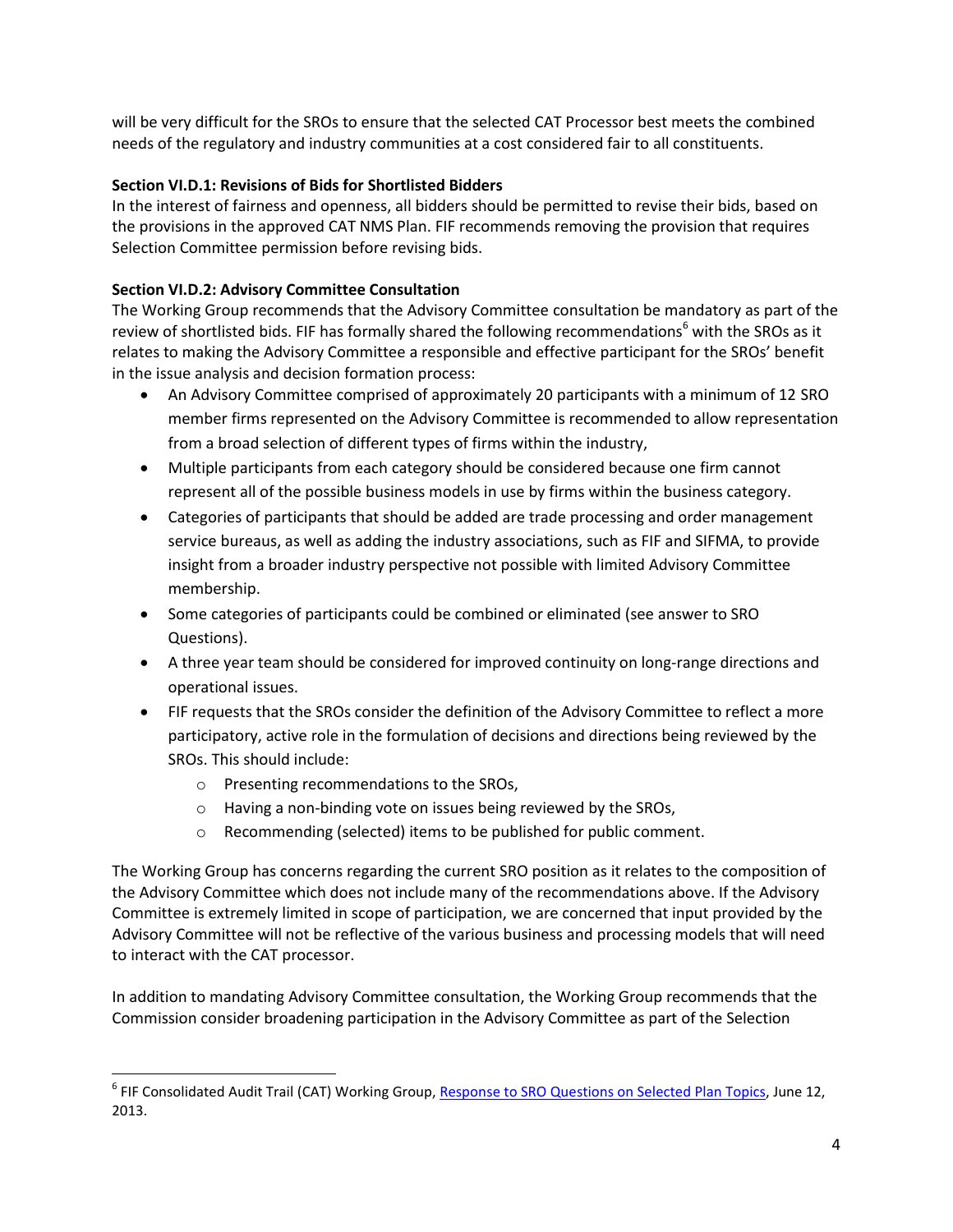Process NMS Plan. We are concerned that the Advisory Committee will not serve its purpose as discussed in the Rule 613 filing:

> "The Commission believes that the Advisory Committee could provide members of the SROs with a forum for informing the plan sponsors of any potential implementation or operational issues faced by them in connection with the consolidated audit trail. Plan sponsors also will be able to draw on the knowledge and experience of these members to help assure the Commission and market participants that any requirements imposed on SRO members will be accomplished in a manner that takes into account the costs to SRO members. The Commission also believes that an Advisory Committee could help foster industry consensus on how to approach and resolve possible issues that may be disputed, and approaches that may conflict, regarding operation of the consolidated audit trail."<sup>7</sup>

The selection process is a critical stage in the fulfillment of Rule 613 and without consideration of industry recommendations the ability for the industry to provide input will be severely limited to the detriment of the entire process. A strong Advisory Committee is especially important given that the Selection Committee will include firms that are bidding on CAT.

#### **Section VII: Timing**

The Working Group is concerned that selecting the Plan Processor within two months after the effectiveness of the CAT NMS Plan is insufficient time to select a Plan Processor from the pool of shortlisted bidders, especially if there are significant changes between the proposed and approved CAT NMS plan. Given the importance of the final round of selection, FIF recommends that a four to six month time period be defined in the schedule for final selection of the Plan Processor. Four to six months should be sufficient to allow for the shortlisted bidders to incorporate changes to the CAT NMS Plan into their bid proposals, for the SROs to carefully consider the bidders' proposals and seek industry and technical expertise to aid in their evaluation process.

#### **Summary**

In summary, we believe there are several opportunities to strengthen the transparency of the selection process as outlined in the recommendations above. Industry input is critical at this stage of the implementation of Rule 613. As such, the Selection Process NMS Plan should incorporate industry input prior to the approval of the CAT NMS Plan as part of the Development Advisory Group and after effectiveness of the Plan in the form of a robust and representative Advisory Committee.

 $\overline{\phantom{a}}$ 

Regards,<br>Mamobe fimmel

Manisha Kimmel Executive Director Financial Information Forum

cc: The Honorable Mary Jo White, Chairman The Honorable Luis A. Aguilar, Commissioner The Honorable Daniel J. Gallagher, Commissioner The Honorable Kara M. Stein, Commissioner

 $^7$  SEC, 17 CFR Parts 242 (Release No. 34-67457; File No. @7-11-10) RIN 3235-AK51, Consolidated Audit Trail, p. 246